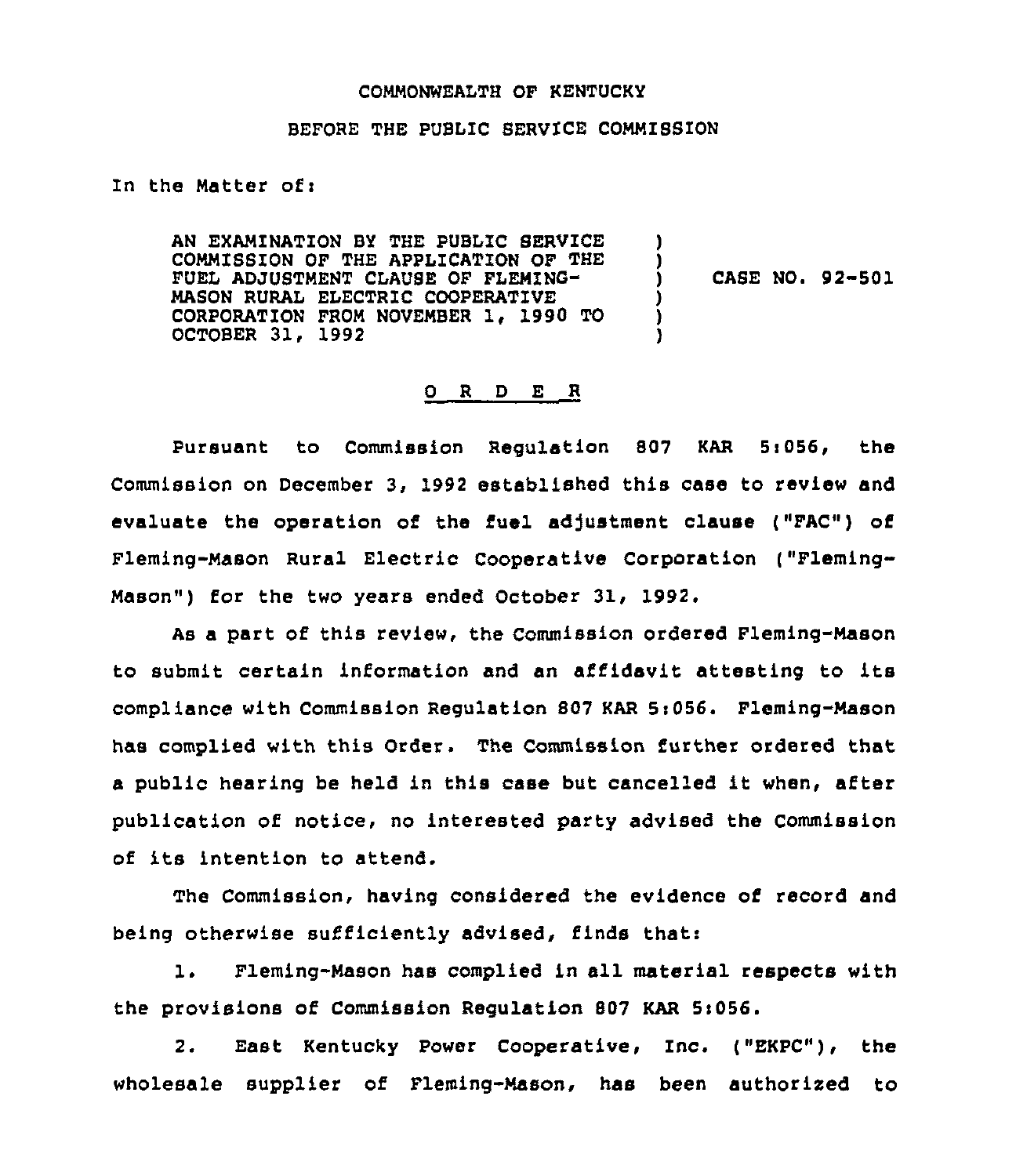transfer (roll-in) <sup>a</sup> 0.31 mills per Kwh decrease in its base fuel cost to its base rates.'.

 $3<sub>1</sub>$ Fleming-Mason should be authorised to transfer (roll-in) <sup>a</sup> 0.33 mills per Kwh decrease in its base fuel costs to its base rates to reflect, as adjusted for line loss, the transfer of a 0.31 mills per Kwh decrease in EKPC's base rates and this can best be accomplished by a negative energy adder to each Kwh sold.

4. The rates and charges in Appendix A, attached hereto and incorporated herein, are fair, just, and reasonable, and reflect the transfer of fuel costs from the FAC to the base rate.

1T IS THEREFORE ORDERED that:

1. The charges and credits applied by Fleming-Mason through the FAC for the period from November 1, 1990 to October 31, 1992 be and they hereby are approved.

2. Fleming-Mason be and it hereby is authorized to transfer to base rates those fuel costs (as adjusted for line-loss) rolledin by EKPC from its FAC to its base rates.

3. The rates in Appendix <sup>A</sup> are approved for service rendered by Fleming-Mason on and after May 1, 1993.

4. Within 30 days of the date of this Order, Fleming-Mason shall file with the Commission revised tariff sheets setting out the rates approved herein.

 $\mathbf{1}$ Case No. 92-491, An Examination by the Public Service Commission of the Application of the Fuel Adjustment Clause of East Kentucky Power Cooperative, Inc. Prom November 1, 1990 to October 31, 1992.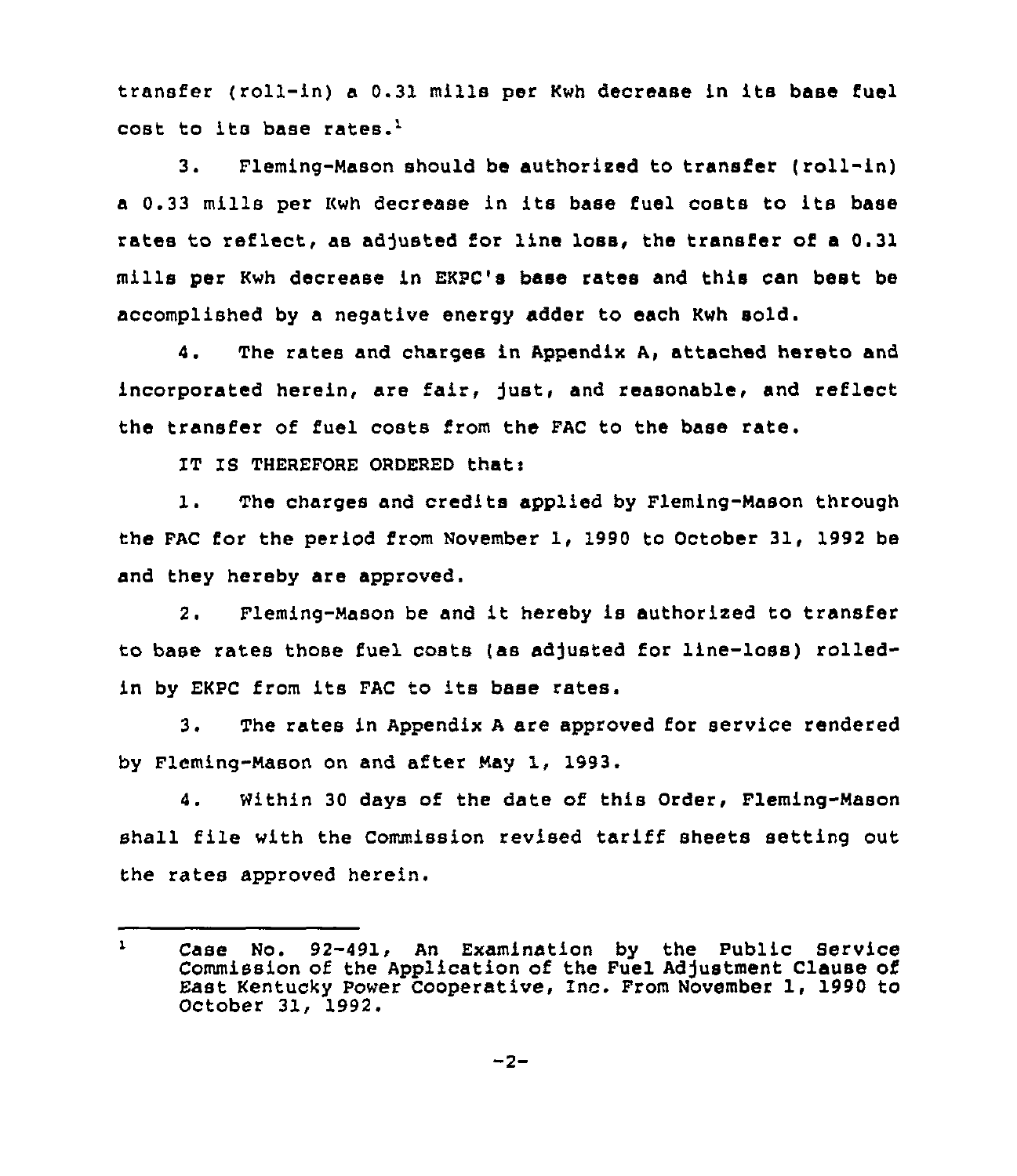Done at Frankfort, Nentucky, this 5th day of April, 1993.

PUBLIC SERVICE COMMISSION

Chat rman

dura

 $r$ man Vice Cha

ATTEST:

 $Ll$ 

**Executive Director**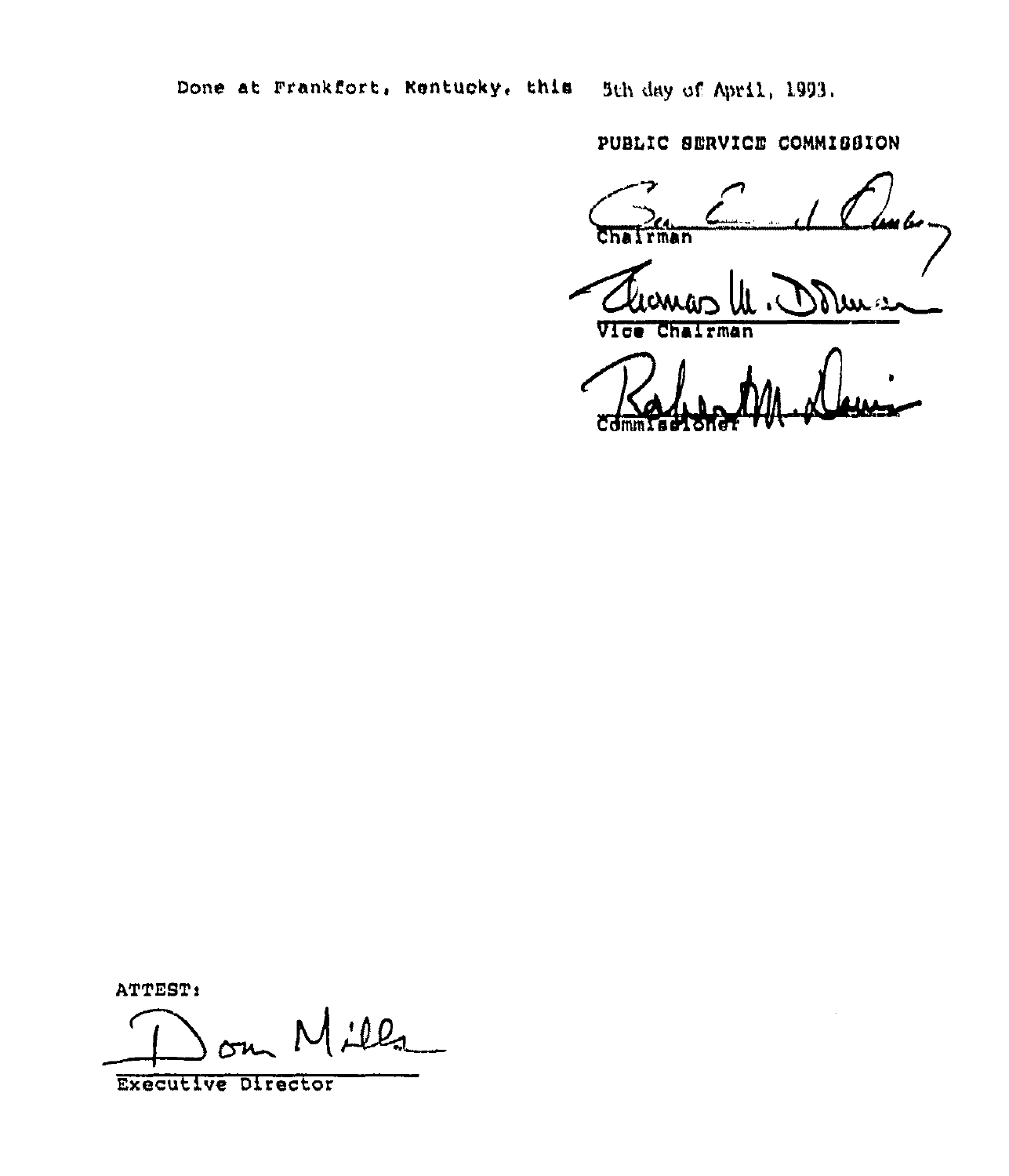#### APPENDIX A

APPENDIX TO AN ORDER OF THE KENTUCKY PUBLIC SERVICE COMMIBBION IN CASE NO. 92-50l DATED April 5, l993

The following rates and charges are prescribed for the customers in the area served by Fleming-Mason Rural Electric Cooperative Corporation. All other rates and charges not specifically mentioned herein shall remain the same as those in effect under authority of this Commission prior to the effective date of this Order.

#### SCHEDULE RSP RESIDENTIAL AND SMALL POWER

#### **Rates:**

|  | Energy Charge (for all KWH) | <b>S.05684</b> |
|--|-----------------------------|----------------|
|  | Energy Charge (E.T.S.)      | .03397         |

#### SCHEDULE SGB BMALL GENERAL SERVICE

#### Rates:

Energy Charge (for all KWH)  $$3.03255$ 

#### SCHEDULE LGB LARGE GENERAL SERVICE

#### Rates:

Energy Charge (for all KWH) 8.03266

SCHEDULE OLS OUTDOOR LIGHTING SERVICE

Monthly Ratei

| Mercury Vapor |                    |         |
|---------------|--------------------|---------|
| 7,000 Lumens  | Standard Service   | \$ 5.97 |
|               | Ornamental Service | 14.43   |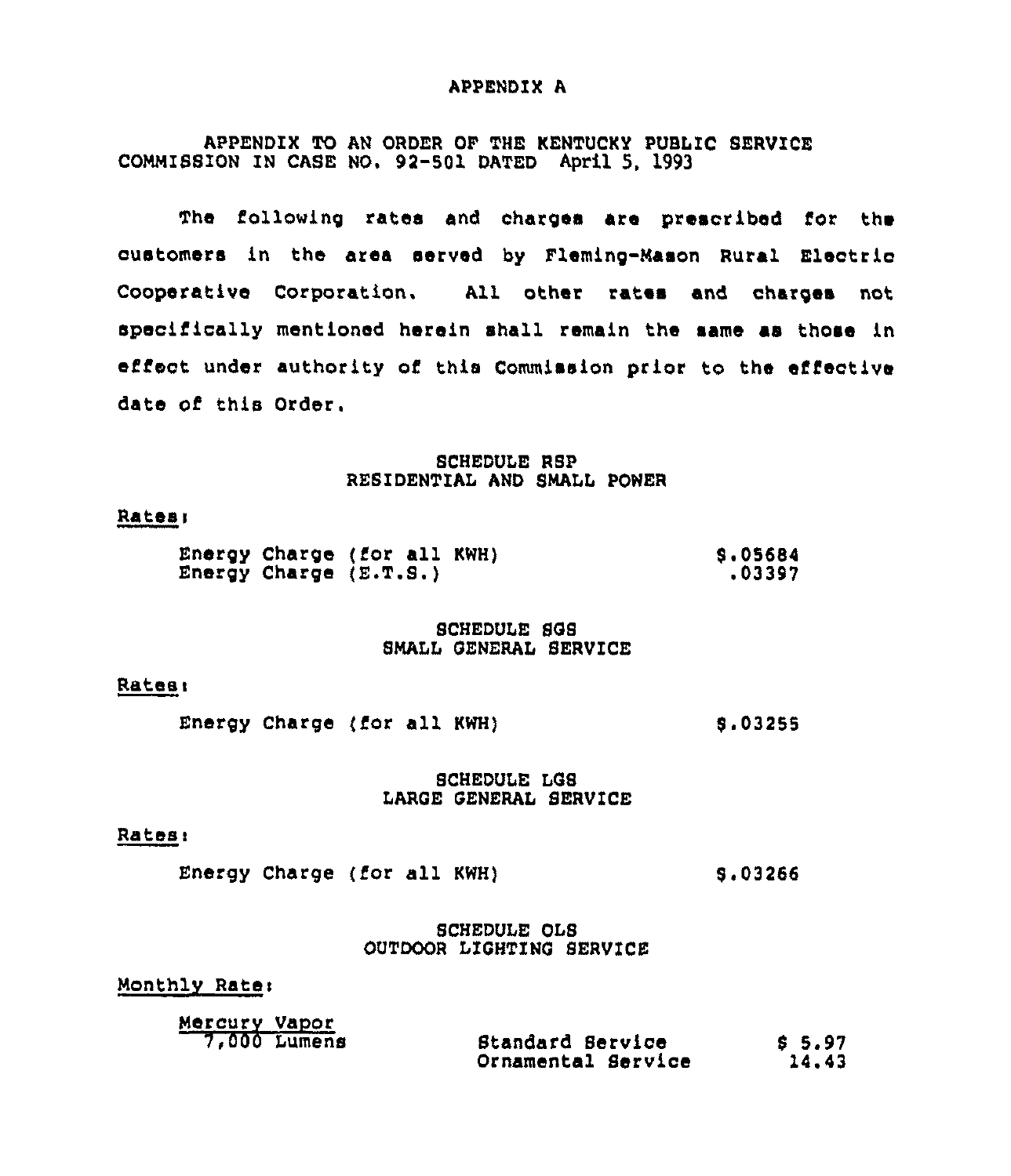| 20,000 Lumens                        | <b>Btandard Bervice</b><br>Ornamental Service                 | 11.37<br>18.69          |
|--------------------------------------|---------------------------------------------------------------|-------------------------|
|                                      |                                                               |                         |
| High-Pressure Sodium<br>9,500 Lumens | Standard Service<br>Ornamental Service<br>Directional Service | 6.09<br>13,41<br>6.19   |
| 22,000 Lumens                        | Standard Service<br>Ornamental Service<br>Directional Service | 8.42<br>15.75<br>8.25   |
| 50,000 Lumens                        | Standard Service<br>Ornamental Service<br>Directional Service | 12.34<br>19,26<br>12,04 |

**SCHEDULE AES** ALL ELECTRIC SCHOOL

#### Rates:

|  | Energy Charge (for all KWH) | \$.05291 |
|--|-----------------------------|----------|
|  |                             |          |

## TEXAS EASTERN TRANSMISSION CORPORATION SPECIAL CONTRACTED SERVICE

#### Rates:

Energy Charge (for all KWH)  $$.03118$ 

## SCHEDULE LIS 1 LARGE INDUSTRIAL SERVICE

## Rates:

Energy Charge (for all KWH) \$,03369

#### **SCHEDULE LIS 2** LARGE INDUSTRIAL SERVICE

## Rates:

Energy Charge (for all KWH) \$.03044